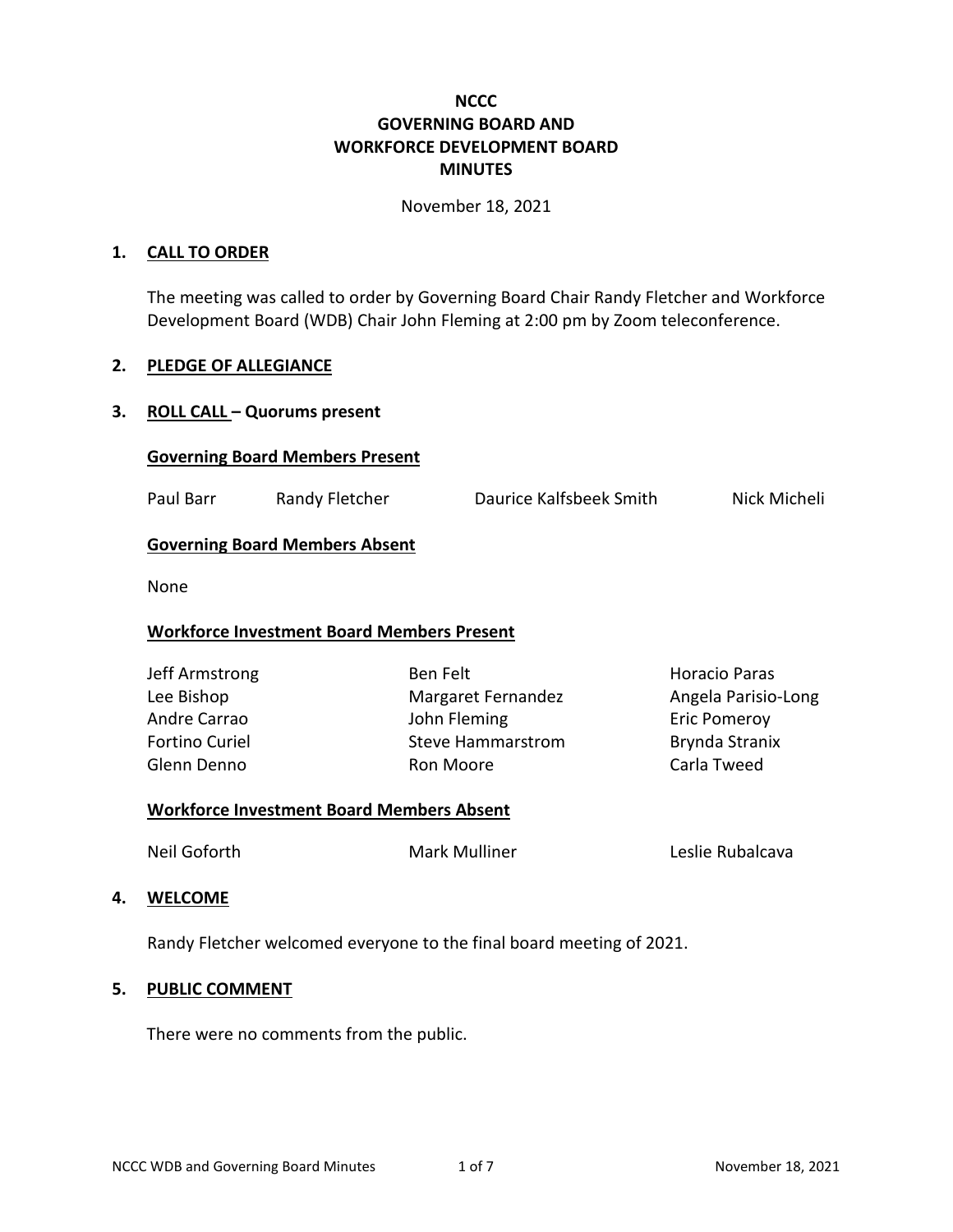# **6. ADOPT JOINT RESOLUTION NO. 21-01 AUTHORIZING REMOTE TELECONFERENCE MEETINGS PURSUANT TO GOVT. CODE §54953(e) – NEW TELECONFERENCING LEGISLATION**

Cindy Newton stated Assembly Bill 361 amended Govt. Code §54953(e) to allow legislative bodies to hold open meetings by teleconference so long as there exists a declared state of emergency and certain requirements are met.

In order to conduct an open meeting by Zoom, the boards must adopt a resolution authorizing the use of teleconferencing. If remote meetings will continue to be held, this action must occur prior to each meeting.

*Governing Board Action:* On a motion by Nick Micheli, seconded by Paul Barr and unanimously carried by a roll call vote, the Governing Board adopted Joint Resolution No. 21-01 Authorizing Remote Teleconference Meetings Pursuant to Govt. Code §54953(e) as presented. *Motion Carried.*

*WDB Action:* On a motion by Steve Hammarstrom seconded by Horacio Paras and unanimously carried by a roll call vote, the WDB adopted Joint Resolution No. 21-01 Authorizing Remote Teleconference Meetings Pursuant to Govt. Code §54953(e) as presented. *Motion Carried.*

## **7. APPROVAL OF MINUTES – GOVERNING BOARD**

*Governing Board Action:* On a motion by Nick Micheli, seconded by Daurice Kalfsbeek Smith and unanimously carried by a roll call vote, the Governing Board approved the minutes of the August 13 and 17, 2021 board meetings as presented. *Motion Carried.*

# **8. GOVERNING BOARD CHAIR PASSES MEETING OVER TO WDB CHAIR**

### **9. APPROVAL OF MINUTES - WDB**

*WDB Action:* On a motion by Ben Felt, seconded by Ron Moore and carried by a roll call vote, the WDB approved the minutes of the August 19, 2021 board meeting as presented. Margaret Fernandez and Horacio Paras abstained. *Motion Carried.*

### **10. DIRECTOR'S REPORT**

*Regional/State Monitoring:* Cindy Newton stated the Sacramento Employment and Training Agency (SETA) will conduct a final monitoring review of the regional Trade Act grant that served dislocated workers which ended in August. The Employment Development Department (EDD) is currently conducting a review of NCCC's Equal Opportunity provisions. Cindy Newton mentioned that NCCC has not received any monitoring reports from EDD for the program and fiscal reviews they have conducted in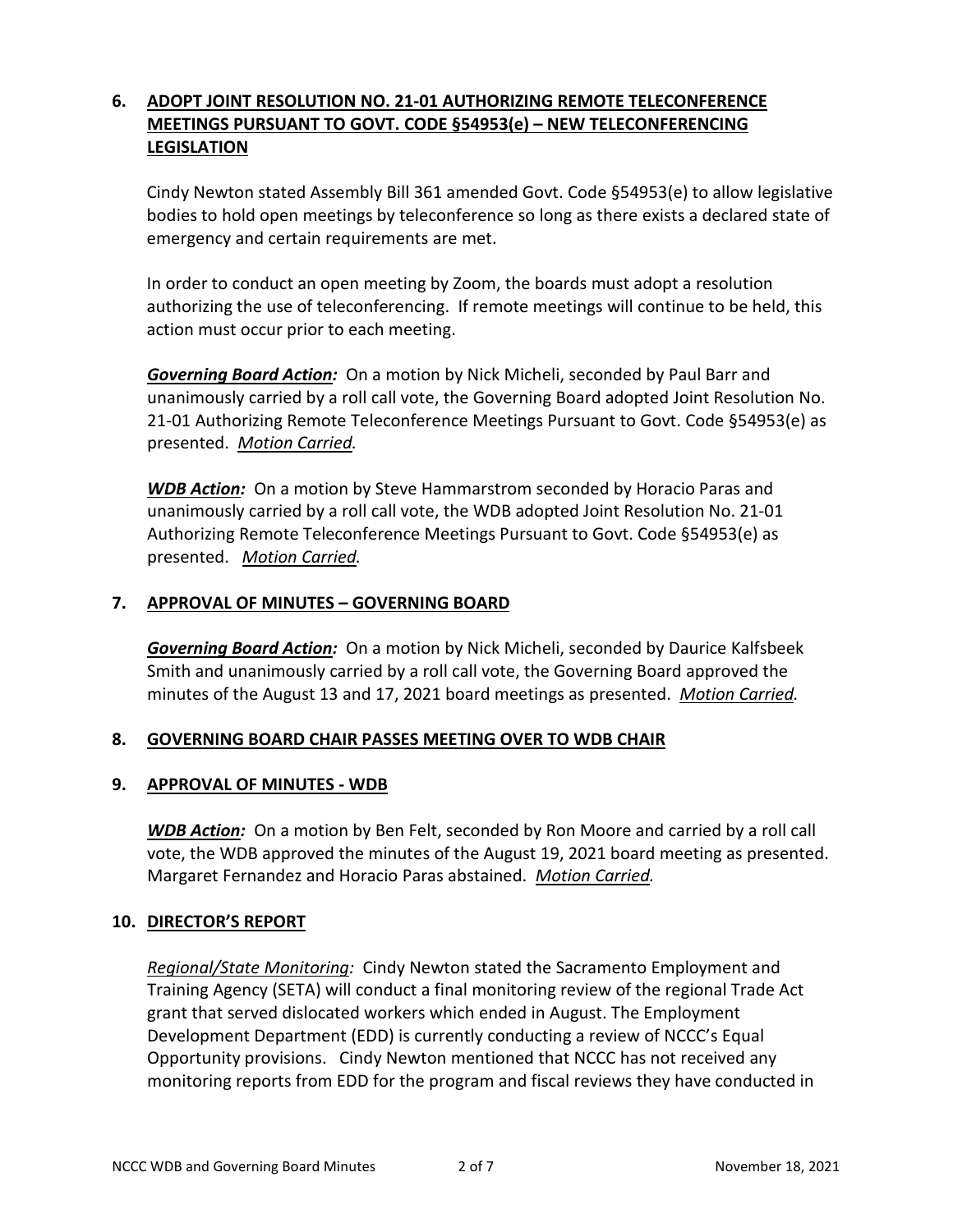the last 2 years. However, vocal exits on the reviews have been given and the outcomes have been reported to the boards.

*AJCC Certification:* In February, the boards authorized NCCC to conduct site reviews of all our AJCC One Stops. Cindy Newton said all AJCCs passed successfully, and NCCC submitted the Baseline Criteria Matrixes and the AJCC Certification Indicator Assessments to the State. The next step in the process is to develop Continuous Improvement Plans for each AJCC which are due December  $31^{st}$ . Cindy Newton invited board members to participate in reviewing the Improvement Plans. Ron Moore said he would participate in the review process.

*Grant Funding Update:* Cindy Newton reported on NCCC's special grant funding.

- NCCC will be participating in an upcoming grant opportunity with Yuba-Sutter Economic Development Corporation called the Good Jobs Challenge. It's a nationwide grant that plans to fund 25-50 awards. The application is due January 26, 2022 and awards would be made July 2022. It's a large grant with awards expected between \$5- \$25 million. The goal of the grant is to bring up salary levels and get people back working. The grant is a partnership between training providers and local employers who would provide internships and subsequent full-time jobs.
- **NCCC** will apply for the Accelerator grant that will focus on target populations with disabilities, veterans, youth, English language learners, homeless, immigrants and offenders. We can apply for up to \$250,000 for a grant period of June 2022-December 2023. The grant application is due to the State December  $20<sup>th</sup>$ .

# **11. APPROVAL OF NEW GRANT APPLICATIONS**

**EQUITY AND SPECIAL POPULATIONS (ESP) GRANT** 

Liz Bosley said NCCC applied for a grant titled Equity and Special Populations (ESP). The project proposes to create effective linkages with California's employer and workforce community, including High Road employers and apprenticeship programs, with a focus on in-demand industries that provide quality jobs with livable wages. This grant combines 3 other grants that are normally offered during this time of year. NCCC selected 5 populations to serve under this grant – English language learners, homeless and housing insecure, justice-involved individuals, people with disabilities, and veterans. The application is requesting \$1.5 million to serve 300 individuals for the grant period January 1, 2022-December 31, 2023.

**NATIONAL DISLOCATED WORKER GRANT (NDWG) CAREER** 

Cindy Newton said a National Dislocated Worker Grant was awarded to our Capital Region planning unit of SETA, Golden Sierra, Yolo and NCCC. The Comprehensive and Accessible Reemployment through Equitable Employment Recovery (CAREER) project will assist laid off and unemployed individuals including long-term unemployed. The regional planning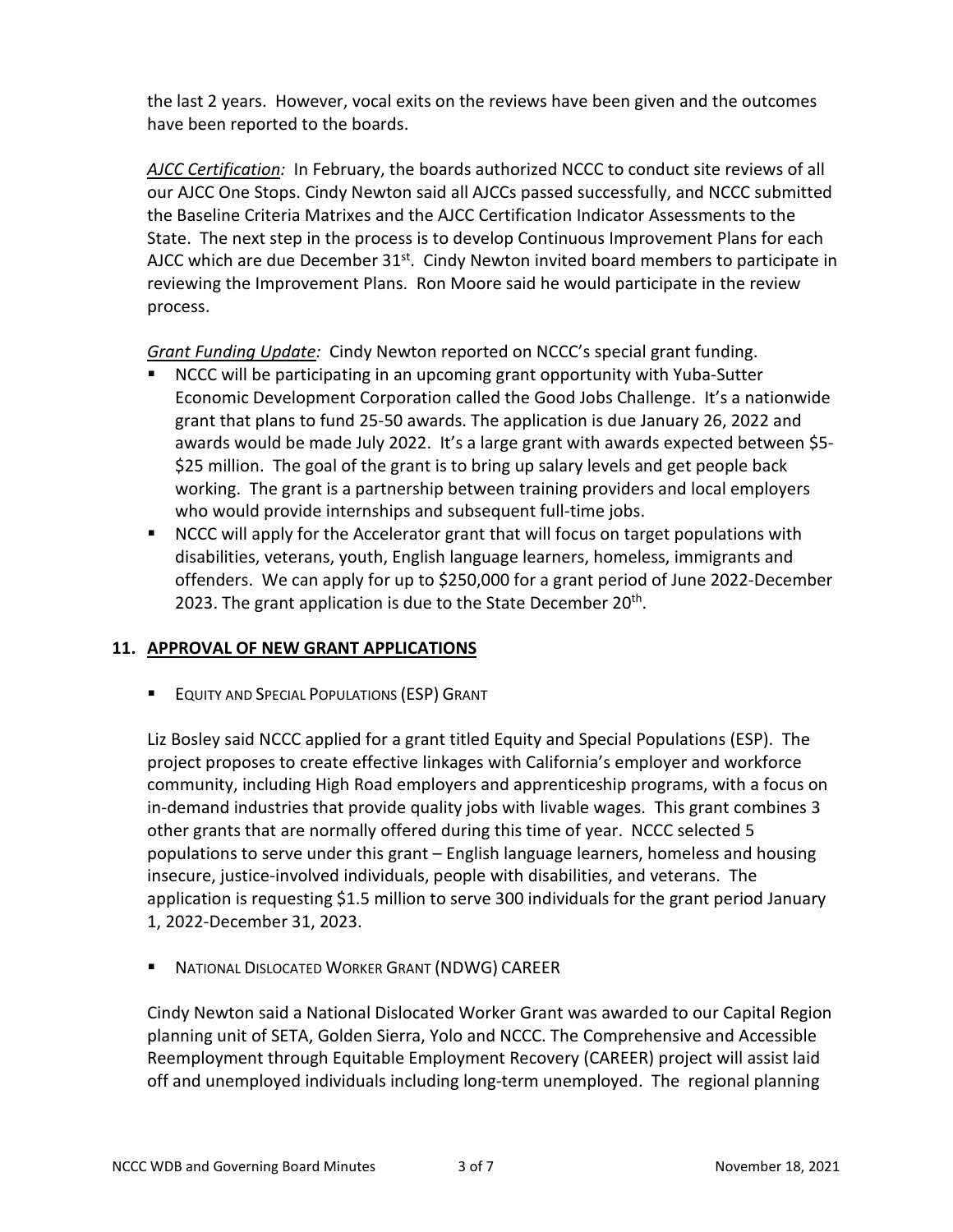unit received \$3 million, with \$881,998 allocated to NCCC. This project plans to serve 88 individuals for the grant period December 1, 2021-August 31, 2023.

**WDB Action:** On a motion by Brynda Stranix, seconded by Horacio Paras and unanimously carried by a roll call vote, the WDB approved the ESP and NDWG CAREER grant applications and authorized the Executive Director to finalize any award. *Motion Carried.*

*Governing Board Action:* On a motion by Paul Barr, seconded by Daurice Kalfsbeek Smith and unanimously carried by a roll call vote, the Governing Board approved the ESP and NDWG CAREER grant applications and authorized the Executive Director to finalize any award. *Motion Carried.*

# **12. ACCEPTANCE OF FY 2019/2020 SINGLE AUDIT REPORT**

Hiep Pham of R.J. Ricciardi, Inc. CPAs presented NCCC's Single Audit Report for the period of July 1, 2019 through June 30, 2020. The report was an unmodified, clean opinion with no material weaknesses, significant deficiencies or instances of noncompliance. Mr. Pham reviewed the Statement of Activities showing a decrease in net position of \$162,999 from last year. Total program expenses and revenues decreased by \$1.5 million due to decreased Federal and State funding. A 5-year trend chart showed funding increased in 2018-19 but is back down to normal levels. Cash Available is steady at about \$66,000; Unrestricted Net Assets at \$161,000; and Working Capital was at \$120,000 in 2020. Proposed audit adjustments included depreciation expense, accrued vacation, NPL, and accrual adjustments. Hiep Pham thanked NCCC staff for their help in making the audit run efficiently. Cindy commented that NCCC is in a good strong position fiscally. Some special grants will be ending this spring but more funding opportunities are coming up.

*WDB Action:* On a motion by Horacio Paras, seconded by Ron Moore and unanimously carried by a roll call vote, the WDB accepted the FY 2019/2020 Single Audit Report as presented. *Motion Carried.*

*Governing Board Action:* On a motion by Daurice Kalfsbeek Smith, seconded by Paul Barr and unanimously carried by a roll call vote, the Governing Board accepted the FY 2019/2020 Single Audit Report as presented. *Motion Carried.*

# **13. FISCAL COMMITTEE REPORT**

Margaret Fernandez reported on the Fiscal Committee meeting held a couple of weeks ago. The Committee was updated on the status of special grants that NCCC has applied for and those currently underway. In addition, the Committee reviewed the Adult and Dislocated Worker training expenditures which are on target in the PY 2021-22 first quarter. Margaret Fernandez invited more board members to participate on the Fiscal Committee saying it is very informative and provides understanding of where and how the funding is used. Andre Carrao expressed interest in serving on the Committee.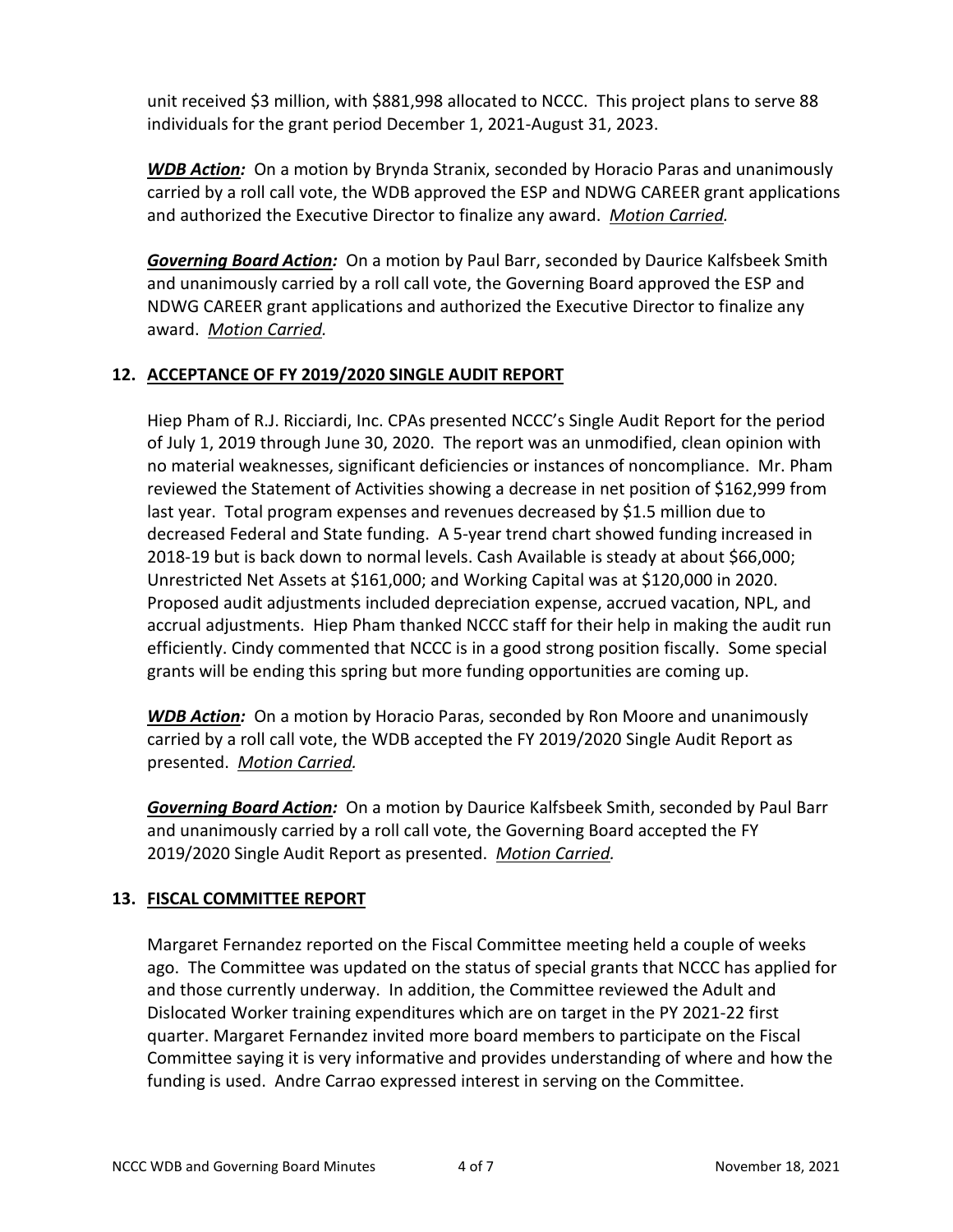## **14. PRESENTATION – BISHOP'S PUMPKIN FARM**

Lee Bishop, Controller at Bishop's Pumpkin Farm in Wheatland, provided a history of Bishop's Pumpkin Farm which has been in the Bishop family since 1971. The first acre of pumpkins was planted in 1973 with the vision of introducing school kids to a real working farm. School tours began the following year. Over the years, the farm grew to 185 acres and additions include a bakery, a train, 2 slides, a corn maze, a food court, a carousel, tractor and crop duster rides. The family began making hard cider last year and are looking at expanding that venture. Lee Bishop shared the Bishop Family's core values are to be sustainable through generations, continue to be authentic, provide education to school kids and young employees, contribute to the community, and take care of all their employees. Future plans include building more fire pits, build a small cidery, possibly more rides, adding more food buildings, and further into the future a year round hard cidery brewery restaurant.

## **15. PROGRAM PERFORMANCE REPORT**

Cindy Newton reviewed program performance outcomes for the first quarter. Comparisons were made to last year's numbers which showed an increase in Adult and Youth program outcomes and a slight decrease in the Dislocated Worker program. Wages in the Adult program were very impressive at \$27.00/hr. NCCC's special grant projects are all progressing well. The Trade grant ended in September and well exceeded planned numbers. The Veterans grant will end in December and is meeting proposed benchmarks. The Pre-Apprenticeship Construction project which started last January is moving forward but has been a bit of a struggle for Humboldt and the NoRTEC counties in meeting planned numbers. There is still a year to go on this grant. Cindy Newton commended AJCC staffs for their exceptional efforts in going above and beyond to provide services during this difficult time.

### **16. SERVICE PROVIDER PROGRAM UPDATES**

*Upward Bound (UB):* Upward Bound's Program Advisor Madison Bassow provided a program update. Upward Bound hosted 156 students in their summer program. This year's summer program was the first hybrid program. Students were broken up into age groups and each group was on campus for two of the six weeks so all students were able to share the Chico State experience in a safe manner. Not one COVID outbreak was reported of the students and staff members who participated in person. 15 virtual college prep courses were offered; campus tours were given and there were Bidwell Park cleanup projects. In the fall, weekly online one-on-one tutoring services will continue to be offered. Last weekend staff and 50 students took their first college trips in almost two years. 25 students visited Sacramento and Bay Area Cal State schools and 25 visited UC schools in Santa Cruz, Berkeley and Davis.

*Colusa One Stop/AJCC:* Colusa One Stop Interim Director Angie O'Canas said Colusa One Stop staff is focusing on administering outreach services in the community. Staff attended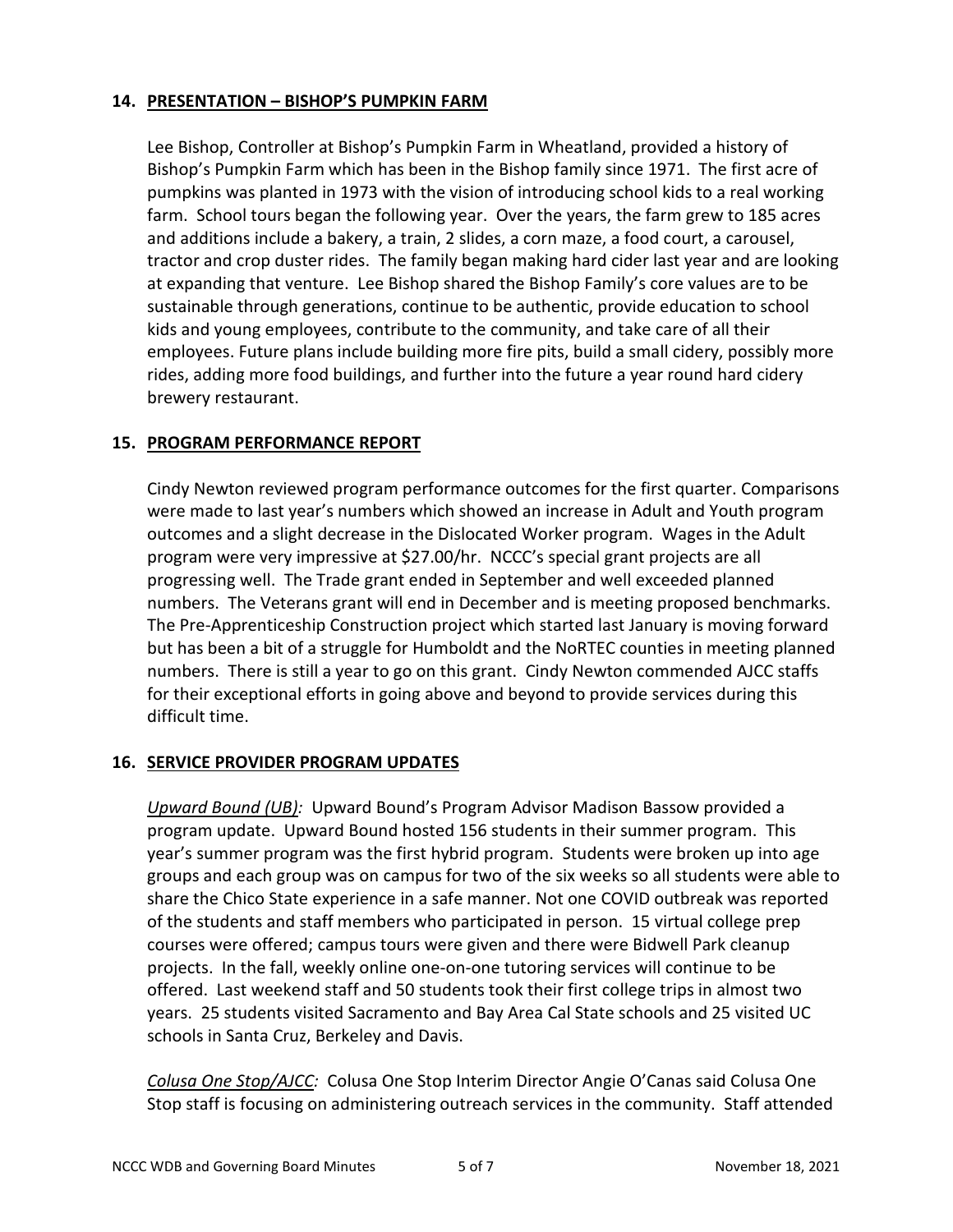the Colusa Medical Center open house and job fair that was held on October 21. Colusa One Stop assisted in the last round of the CNA classes that were held by the Colusa County Office of Education and sponsored 7 out of the 7 students. Staff attended the Basic Wildland Firefighter Academy signups and have started enrolling participants who will begin the program in January. Colusa One Stop has served and sponsored approximately 47 students in various programs that include welding, EMT, medical assisting, CNA, phlebotomy, RN, medical billing, electrical, fire academy, police academy and truck driving. Currently, staff is working with a local food production company to hold a job fair at the Colusa One Stop.

*Glenn County One Stop/AJCC:* Glenn County Community Action Manager Yassi Lam said common requested services include resume help, job search, training, and access to Community Action resources and Health and Human Services programs. This quarter Glenn County AJCC responded to two WARN notices. A large manufacturer in Willows laid off 260 workers for one week for repair and upgrades. Everyone is back to work with a few more hires in production and an HR assistant. An agriculture related processor in Orland will be laying off 13 direct employees and 10-15 staffing firm employees in late December for annual maintenance and repairs. All employees are expected to return to work by February 1. Staff has responded to other layoffs and a recent small family-owned restaurant closure in Willows. Glenn County AJCC sponsor 10-15 medical assistant students at Glenn County Office of Education, all are doing well with graduations planned for May. Staff participated in the Willows High School Career Day. About 180 students, businesses, and partners attended the event. Staff has been assisting businesses and employers with their recruitment needs; posting about 38 jobs a month. Yassi Lam shared that Glenn County Office of Education will be launching a certified nursing assistant program in the spring and are developing an LVN training. Yassi thanked Angie O'Canas for their recent discussions and upcoming collaboration on the SB-1 construction pre-apprenticeship program.

*Sutter One Stop/AJCC:* Sutter County One Stop Director Rinky Basi said the One Stop staff has been busy with job orders and working with businesses to fill those jobs. A successful job fair was held September 22 with over 100 individuals attending. The One Stop participated in a Business Walk with Yuba-Sutter EDC that covered areas in Yuba City and Live Oak. Rinky Basi shared that a nursing graduate from Yuba College was recently hired by Adventist Health at \$55.15 an hour. Staff is working on new enrollments for the spring semester nursing program at Yuba College. Sutter One Stop hosts in-person workshops and also offer remote services if requested.

*Yuba One Stop/AJCC:* Yuba One Stop Director Caron Job said the One Stop will be offering an in-person workshop every day starting in January. The How to Get a State Job workshops will be offered virtually and in-person as well. Staff continue to work with AJCC partners to support students in various training programs at Yuba College. Truck driver and CNA trainings are very successful. Yuba One Stop is working with Yuba County Public Works on recruitment for the Fire grant. Outreach is being done at the Teen Center and Life Building Center. Forklift training will begin November 30. The next CNA class will